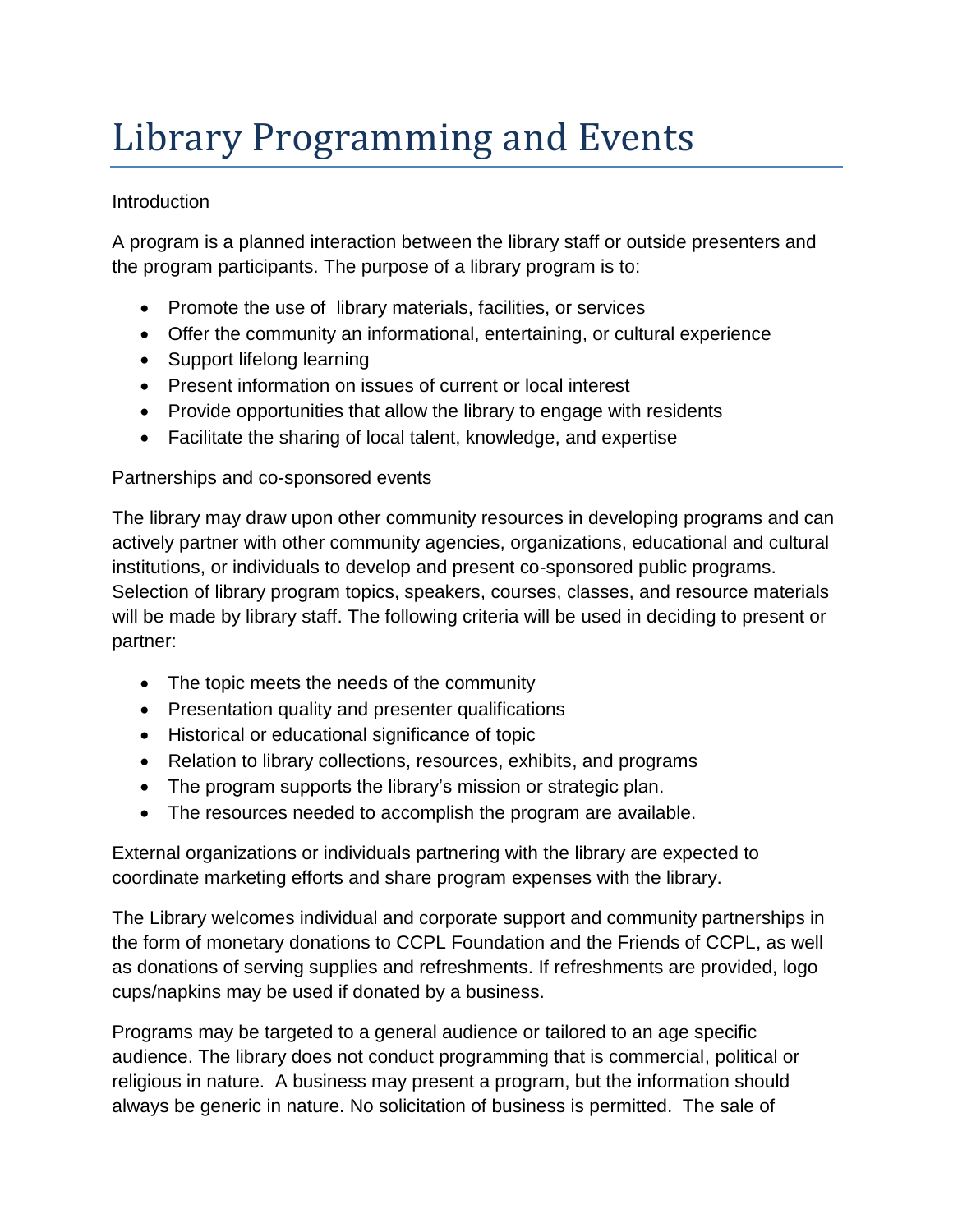products at a library program is not allowed, with the exception of writers, performers, and artists who may obtain approval from the director to sell their own works and items sold by the Friends of the Charles City Public Library or the Charles City Public Library Foundation. All sales of items must be handled by the presenter or by the designated organizational party.

#### **Attendance**

Attendance at programs shall not be restricted because of race, background, or beliefs. Every attempt will be made to accommodate all who wish to attend a program. However, when safety or the nature of the program requires it, attendance may be limited. When limits must be enforced, attendance will be determined on a first-come, first served basis or by pre-registration. Attendees are expected to adhere to all library policies including the Children's Safety in the Library policy and Patron Code of Conduct policy.

Programs may take place at the library, at other locations in the community, or on-line. Events held outside the library are provided to increase equity of access and promote library services.

All library programs are open to the public. A fee may be charged for materials for certain types of library programs to help cover the cost of the program. Fees must be approved by the Director.

Animals that are part of Library sponsored programs must be accompanied at all times by their handlers and/or trainer.

Programs may be cancelled for a number of reasons, including severe weather, absence of presenter, or low registration. Cancelled programs are not automatically rescheduled.

The Library's philosophy of open access to information and ideas extends to library programming, and the library does not knowingly discriminate through its programming. Library sponsorship of a program does not constitute an endorsement of the content nor the views expressed by participants. Program topics, speakers, and resources are not excluded from programs because of possible controversy.

#### Expressions of Concern

The library welcomes expressions of opinions from patrons concerning programming. If a patron questions a library program, he/she should address the concern with the Library Director. After the discussion with the Library Director, a patron who requests further action should complete a Citizens Request for Reconsideration of Media. After